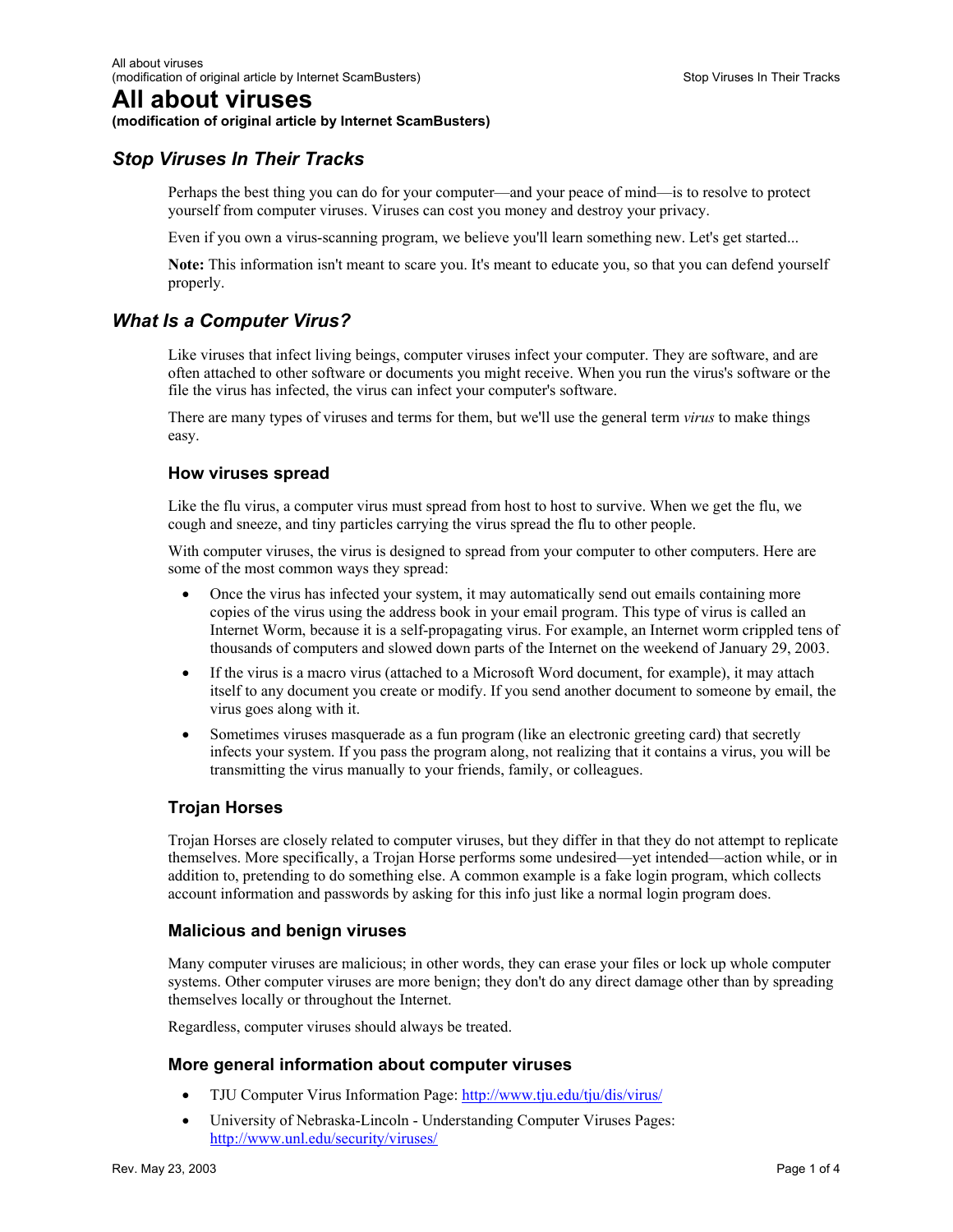The damage a computer virus can inflict on your system depends on many things, including how sophisticated the virus is. Here is a short listing of the types of damage viruses can do to your computer; they can really hit you where it hurts:

- Some viruses can delete or change files. Some viruses will delete all of your documents, or even reformat your hard drive, making your computer unusable.
- Some viruses can release confidential information like credit card information, account numbers, and passwords by emailing it to random email addresses or the address of the virus writer.
- Some viruses can slow down your system dramatically.
- Some viruses plant monitoring software or change security settings that allow hackers to enter your computer without you knowing about it and steal information or control it.
- Other viruses, like the Internet worm that hit recently, also can have widespread effects on computer networks and the Internet.

# *Your Computer May Have a Computer Virus If...*

How do you know if you have a computer virus? If you're not running an antivirus program (see the next section), you may not know at all since many viruses are benign.

Some symptoms of a virus infection are:

- Your computer displays strange messages, plays music, or shows odd graphic displays.
- Your computer takes longer to boot up, operates more slowly than usual, and takes longer to start programs.
- Your computer has much less memory or hard drive space available.

Some legitimate software can cause these symptoms, so *the only way you can be sure your computer is virus-free is to regularly scan it for viruses using antivirus software*.

# *How Can You Protect Your Computer From Viruses?*

You need antivirus software to be safe. You should consider the cost of the software as part of the purchase of your computer. It's that important.

After you've installed the antivirus software, you will need to download regular updates that tell the antivirus software about new viruses and how to detect them. Most antivirus software comes with a year's worth of updates, and you can usually set the software to either automatically download the updates, or display a reminder for you to do so.

This is vital since there are over 500 new viruses discovered each month!

## **Antivirus programs**

- Norton AntiVirus and McAfee VirusScan are the two best-known antivirus programs for the Microsoft Windows operating systems.
- If you are strapped for cash, AVG Anti-Virus provides a free version of its antivirus program and free updates for Windows-based computers.
- For Macintosh users, Norton AntiVirus and McAfee's Virex for Macintosh provide protection.
- For Linux users, try RAV AntiVirus.

While the vast majority of viruses are written to infect Windows-based systems, Macintosh and Linux users should still also have virus protection.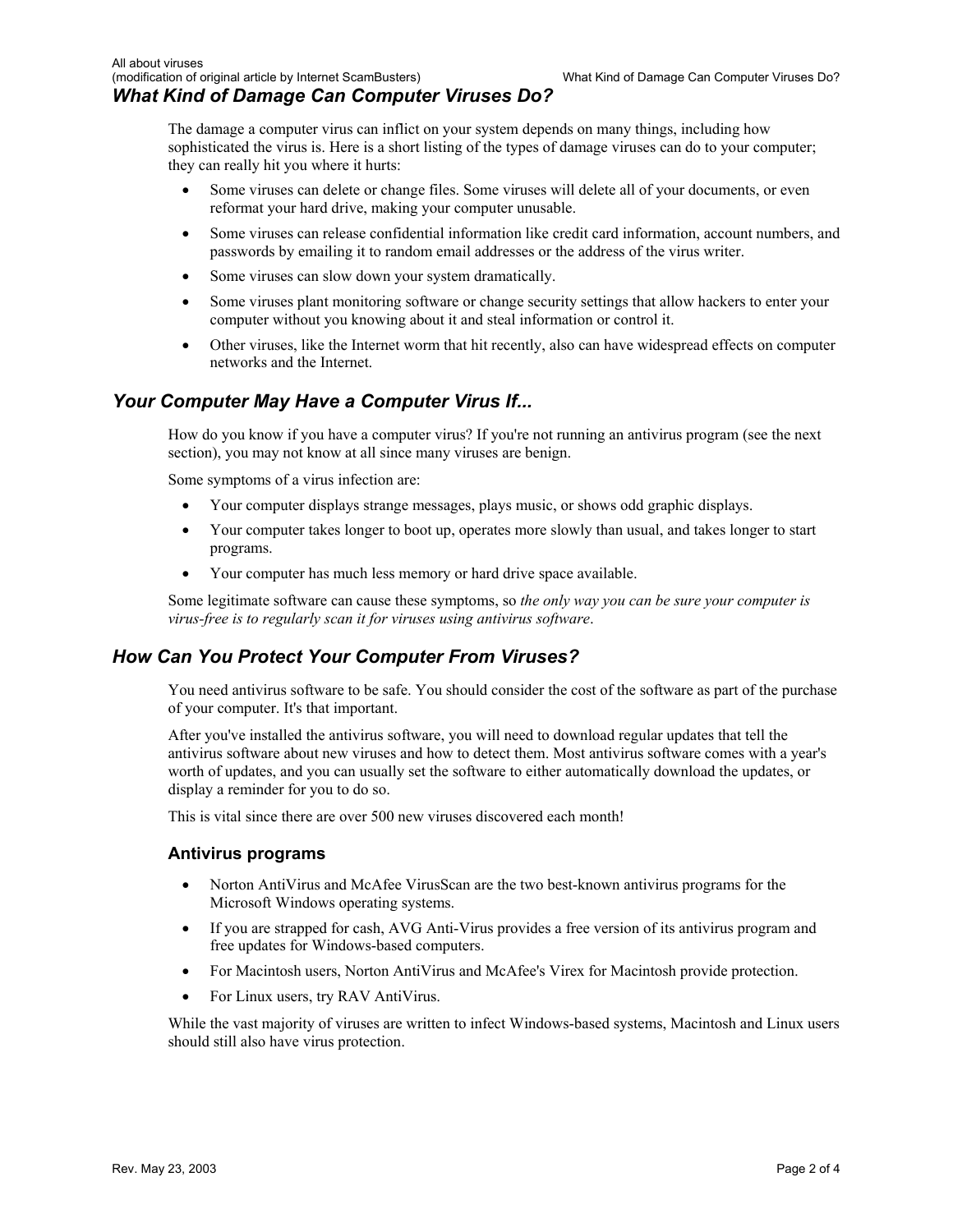#### **Antivirus program features**

All antivirus software lets you scan the computer's memory and hard drive for viruses. Depending on the software package, the antivirus program may also be able to protect against:

- Incoming emails and email attachments with viruses.
- Viruses received through instant messaging, such as ICQ.
- Infected downloaded files, before you open the file.
- Attacks against your computer from outside (firewall software).

If you just want to scan your computer for viruses for free *right now*, check out Trend Micro's free online virus scan and McAfee FreeScan.

#### **More information about antivirus software**

- Norton AntiVirus: http://www.symantec.com/nav/
- McAfee VirusScan: http://www.mcafee.com/myapps/antivirus.asp
- Virex for Macintosh: http://www.mcafeeb2b.com/products/virex/default.asp
- RAV Anti-Virus (Linux): http://www.ravantivirus.com/
- AVG Anti-Virus (free version available!): http://www.grisoft.com/
- Trend Micro's free online virus scan (requires Internet Explorer version 4.0 or later or Netscape version 3.01 or later): http://housecall.antivirus.com/housecall/start\_corp.asp
- McAfee's FreeScan (requires Microsoft Windows and IE 5.0 or later): http://www.mcafee.com/myapps/mfs/default.asp

## *How Can Your Computer Catch a Virus?*

There are only two ways for your computer to get a virus:

- You load the virus onto your computer through an infected floppy, CD-ROM, or other storage medium.
- The virus arrives by a downloaded file, email attachment, or other method from the Internet or a network.

At this point, an infected file is on your computer's hard drive. But remember, your computer will only become infected if you launch or view the file, or run the infected program.

So an important tip is to always scan new files for viruses before you use them.

## *Precautions to take when working with files and the Internet*

- Before you load a file or install software onto your computer from a floppy disk or CD-ROM, use your antivirus program to scan the floppy or CD.
- If you receive an email attachment from an unfamiliar email address, or an attachment you were not expecting, either scan it or delete it (preferred).
- If you receive an email attachment from someone you know, and your antivirus program does not automatically scan incoming emails, save the attachment to your hard drive and scan it with the antivirus program. Your friend or colleague's computer may be infected with a virus.
- When you download software from the Internet, be sure to download it from the software company's site or a recognized download site ( http://downloads-zdnet.com.com/, http://www.download.com or http://www.tucows.com for example). Download the file to your hard drive and scan it using your antivirus program before you run or decompress it.
- If someone sends you a joke file or electronic greeting card that you must launch to view, be very wary. Better yet, just don't launch it.
- Make sure your email client software is updated with the most current security patches and service packs applied.